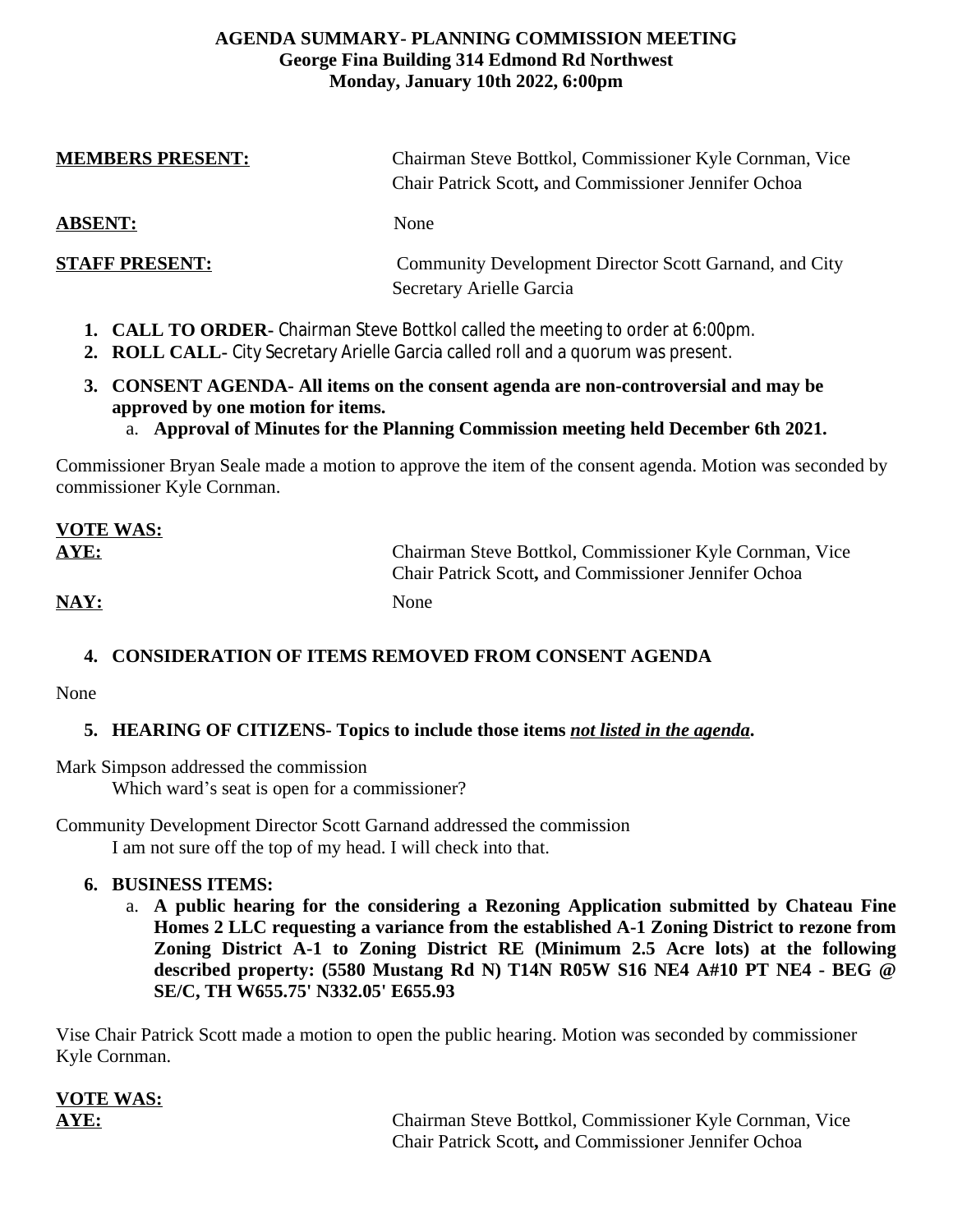### NAY: None

Chairman Steve Bottkol made a motion to close the public hearing. Motion was seconded by commissioner Kyle Cornman.

| <b>VOTE WAS:</b> |                                                             |
|------------------|-------------------------------------------------------------|
| <b>AYE:</b>      | Chairman Steve Bottkol, Commissioner Kyle Cornman, Vice     |
|                  | <b>Chair Patrick Scott, and Commissioner Jennifer Ochoa</b> |
| NAY:             | None                                                        |
|                  |                                                             |

b. **Discussion, consideration and possible action on a Rezoning Application submitted by Chateau Fine Homes 2 LLC requesting a variance from the established A-1 Zoning District to rezone from Zoning District A-1 to Zoning District RE (Minimum 2.5 Acre lots) at the following described property: (5580 Mustang Rd N) See above for full legal description.**

Community Development Director Scott Garnand addressed the commission Staff's recommendation is to rezone.

Commissioner Kyle Cornman made a motion to approve the rezone application. Motion was seconded by Vise Chair Patrick Scott.

| <b>VOTE WAS:</b> |                                                                                                                 |
|------------------|-----------------------------------------------------------------------------------------------------------------|
| AYE:             | Chairman Steve Bottkol, Commissioner Kyle Cornman, Vice<br>Chair Patrick Scott, and Commissioner Jennifer Ochoa |

NAY: None

 $U(0)$ 

c. **A public hearing for the considering a Short Form Subdivision Application submitted by Chateau Fine Homes 2 LLC at the following described property: (5580 Mustang Rd N) T14N R05W S16 NE4 A#10 PT NE4 - BEG @ SE/C, TH W655.75' N332.05' E655.93**

Vise Chair Patrick Scott made a motion to open the public hearing. Motion was seconded by commissioner Kyle Cornman.

| <b>VOTE WAS:</b><br>AYE: | Chairman Steve Bottkol, Commissioner Kyle Cornman, Vice<br>Chair Patrick Scott, and Commissioner Jennifer Ochoa |
|--------------------------|-----------------------------------------------------------------------------------------------------------------|
| NAY:                     | None                                                                                                            |
| Kyle Cornman.            | Vise Chair Patrick Scott made a motion to close the public hearing. Motion was seconded by commissioner         |

| VOTE WAS: |                                                             |
|-----------|-------------------------------------------------------------|
| AYE:      | Chairman Steve Bottkol, Commissioner Kyle Cornman, Vice     |
|           | <b>Chair Patrick Scott, and Commissioner Jennifer Ochoa</b> |
| NAY:      | None                                                        |

d. **Discussion, consideration and possible action on a Short Form Subdivision Application submitted by Chateau Fine Homes 2 LLC at the following described property: (5580 Mustang Rd N) See above for full legal description.**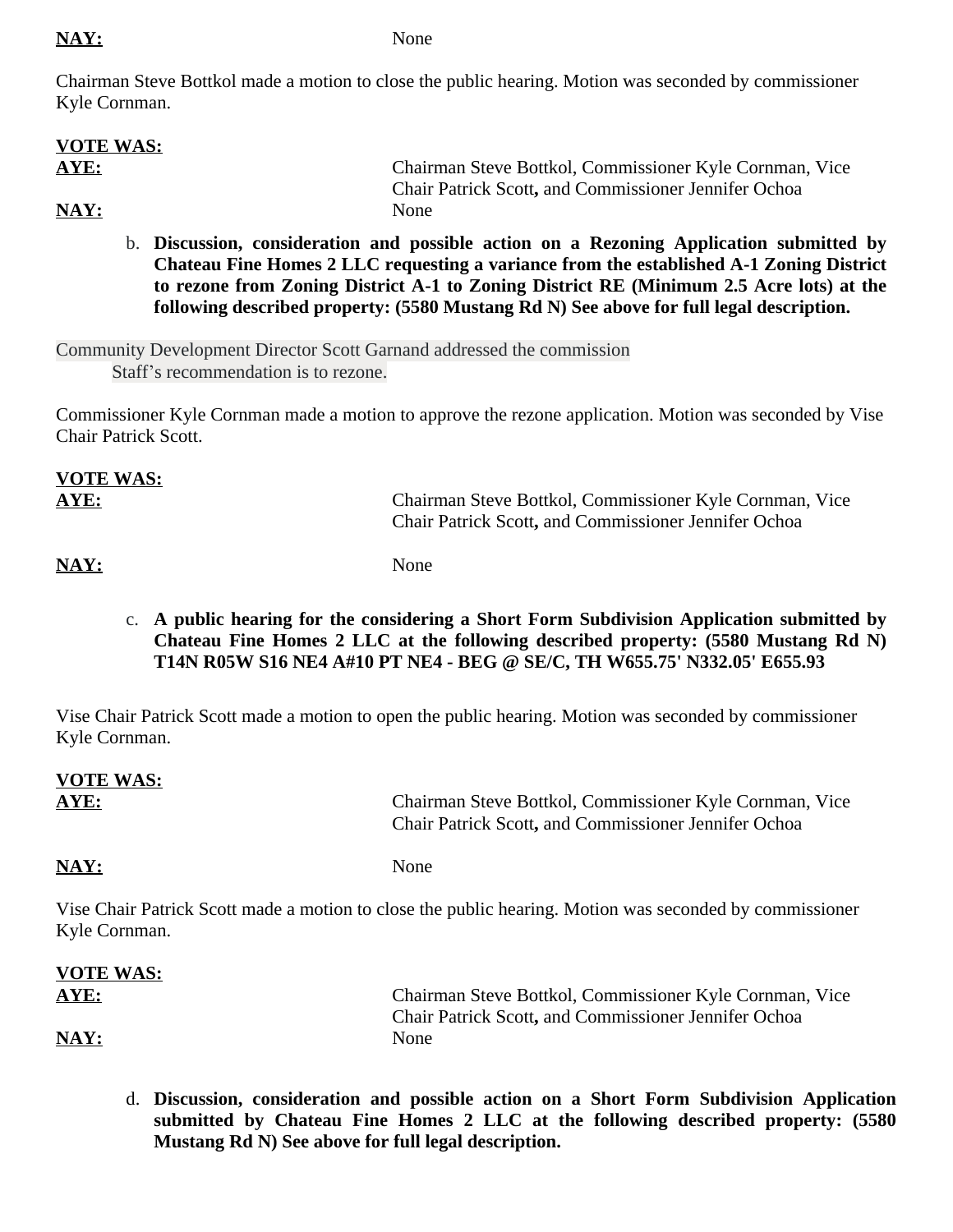Community Devolvement Director Scott Garnand addressed the commission This is to split the land into two 2.5 acres.

Commissioner Kyle Cornman made a motion to approve lot split subject to rezone depending on the City Council's approval. Seconded by Vise Chair Patrick Scott **VOTE WAS: AYE:** Chairman Steve Bottkol, Commissioner Kyle Cornman, Vice Chair Patrick Scott**,** and Commissioner Jennifer Ochoa NAY: None

e. **A public hearing for the considering a Rezoning Application submitted by Premium Land LLC requesting a variance from the established A-1 Zoning District to Zoning District PUD at the following described property: (500 ft East of Piedmont Road on the North Side of 150th): A tract of land situated in the Southwest Quarter (SW/4) of Section four (4), Township Thirteen North (T13N), Range Five West (R5W), of the Indian Meridian (I.M.), Piedmont, Canadian County, Oklahoma, said tract being more particularly described as follows: COMMENCING at the Southwest corner of said SW/4; thence S89°34/41" E along the South line of said SE/4 a distance of 500.00 feet to the POINT OF BEGINNING; thence N00°11'2" E a distance of 1396.29 feet; thence S89°50'03" E a distance of 1780.00 feet; thence S00°11'02" W a distance of 1971.24 feet to a point on the South line of said SW/4; thence N89°34'41" W along said South line a distance of 1780.02 feet to the POINT OF BEGINNING. Said tract contains 3,501,729 Sq Ft or 80.39 Acres, more or less.** 

Vise Chair Patrick Scott made a motion to open a public hearing. Motion was seconded by Commissioner Kyle Cornman. **VOTE WAS:**

**AYE:** Chairman Steve Bottkol, Commissioner Kyle Cornman, Vice Chair Patrick Scott**,** and Commissioner Jennifer Ochoa NAY: None

Developer Kendal addressed the commission

We want to rezone the 80 acres 500 feet east of Piedmont Road. It is currently A1. We want tract 1 to be RN1, it is 11.6 acres, it would hold 22 buildings. Rezone track tract 2 to RD1, it is 14.38 acres. And rezone tract 3 to RS3. North of the property is zoned C2, west is A1, and south is Oklahoma City. Oklahoma City Comp plan is to make that area all urban.

Doyle addressed the Planning Commission

I am worried of the traffic that will take place. The road is only paved half a mile. Where is the water coming from? Will our water be affected by this? Will this be federal housing?

Vise Chair Patrick Scott made a motion to close a public hearing. Motion was seconded by Commissioner Kyle Cornman.

| <b>VOTE WAS:</b>          |                                                             |
|---------------------------|-------------------------------------------------------------|
| AYE:                      | Chairman Steve Bottkol, Commissioner Kyle Cornman, Vice     |
|                           | <b>Chair Patrick Scott, and Commissioner Jennifer Ochoa</b> |
| $\overline{\text{MAX}}$ : | <b>None</b>                                                 |

f. **Discussion, consideration and possible action on a Rezoning Application submitted by Premium Land LLC requesting a variance from the established A-1 Zoning District to Zoning District PUD at the following described property: (500 ft East of Piedmont Road on the North Side of 150th) See above for full legal description.**